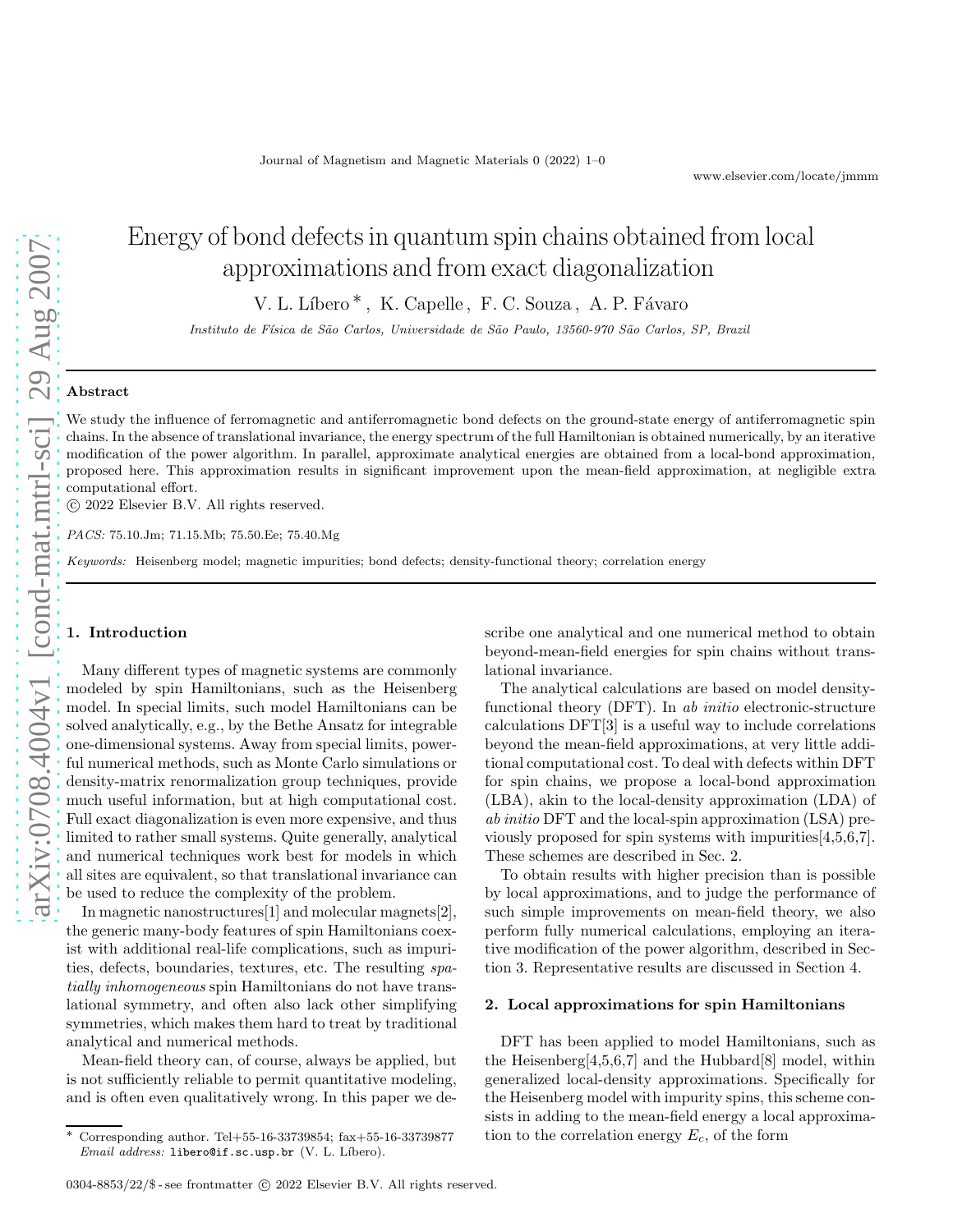$$
E_c^{LSA}[J, S_i] = \sum_i e_c^{hom}(J, S) \mid_{S \to S_i}
$$
 (1)

where the sum runs over all sites i, and  $e_c^{hom}(J, S)$  is the persite correlation energy of the homogeneous spin  $S$  Heisenberg model, for which various approximations exist[4,5]. This so-called local-spin approximation[4,5] has been applied to investigate the energetics of impurities in one, two and three-dimensional Heisenberg models[4,5,6,7]. Impurities here are defined, relative to a homogeneous model in which all sites have the same spin  $S$ , as sites with a spin  $S_I \neq S$  (see inset of Fig. 1 for an example).

Another important class of spatial inhomogeneity, defects, cannot be treated within the LSA. We define defects, again with respect to a homogeneous model, as bonds having strength  $J_D \neq J$  (see insets of Figs. 1 and 2 for examples). To extend the local-approximation scheme to spin Hamiltonians with defects, we here propose the local-bond approximation (LBA),

$$
E_c^{LBA}[J_b, S] = \sum_b e_c^{hom}(J, S)|_{J \to J_b} , \qquad (2)
$$

where the sum runs over all bonds b, and for  $e_c^{hom}(J, S)$ we use the same expressions employed in the LSA. Conceptually, the LBA decomposes the system in bonds, acting between sites, whereas the LSA decomposes it in sites, connected by bonds. Both approximation schemes become exact for infinite homogeneous systems, and both can be used in analytical calculations, as all one has to do to obtain corrections to the mean-field energies is to evaluate Eqs.  $(1)$  or  $(2)$  site by site or bond by bond.

### 3. Numerical Ground-State Energy

To obtain energies of higher quality than is possible with analytical calculations employing local approximations, we resort to a numerical scheme. Even in the presence of impurity spins and/or bond defects, the Heisenberg Hamiltonian

$$
\hat{H} = \sum_{i} J_i \hat{S}_i \cdot \hat{S}_{i+1} , \qquad (3)
$$

where  $J_i$  is the exchange integral between nearest-neighbor spin-vectors  $\hat{S}_i$  and  $\hat{S}_{i+1}$ , conserves the z-component of the total spin,  $\hat{S}_z$ . The Lieb-Mattis theorem guaranties that the GS pertains to the subspace of minimum  $|S_z|$ . As basis vectors we therefore use the set of quantum numbers  $\{|m_1, m_2, ..., m_N\rangle\}$ , where  $m_i$  are the eigenvalues of  $\hat{S}_i$ , and can take values  $-S_i, -S_i+1, ..., S_i$ . A practical way of generating this set of states is by decomposing integer numbers. For instance, for a chain with four spins 1/2, the binary decomposition of the integer 6 gives the sequence 0110, representing the vector  $|-1/2, 1/2, 1/2, -1/2\rangle$ , one among other five of the subspace with  $S_z = 0$ . It is straightforward to assemble the matrix representation of  $H$  in this base. However, although the resulting matrix is sparse, storing it is impractical: for 20 spins 1/2 the order of the matrix is 184756, with 1108536 non-vanishing elements. In practice,

we therefore do not store the matrix, but compute each matrix element every time it is needed; this saves a lot of memory, but is time consuming.

To obtain the ground-state energy of  $\hat{H}$  we propose an iterative modification of the well-known power algorithm. This modification, to be described in more detail in a separate publication, is easy to code and requires less memory than the Lanczos method, although it typically takes more processing time to extract the ground state. The power algorithm starts by decomposing a trial function for the ground-state eigenvector in terms of the unknown eigenvectors  $|\psi_n\rangle$  of  $\hat{H}$ , according to  $|\psi_T\rangle = \sum_n \alpha_n |\psi_n\rangle$ , with  $\alpha_n$  constants. If  $\epsilon$  is an upper limit of the energy spectrum, acting k times with the operator  $H - \epsilon$  on  $|\psi_T\rangle$  yields

$$
(\hat{H} - \epsilon)^k |\psi_T\rangle = \sum_n \alpha_n (E_n - \epsilon)^k |\psi_n\rangle , \qquad (4)
$$

where  $\hat{H}|\psi_n\rangle = E_n|\psi_n\rangle$ . For antiferromagnetic chains, the highest energy  $\epsilon$  corresponds to the ferromagnetic configuration, whose value is trivial even in the presence of impurities or defects. For  $k \to \infty$ , the above series is dominated by the ground-state term  $\alpha_0 (E_0 - \epsilon)^k |\psi_0\rangle$ . Therefore, we can extract  $E_0$  by performing

$$
E_0 = \lim_{k \to \infty} \frac{\langle \phi | (\hat{H} - \epsilon)^{k+1} | \psi_T \rangle}{\langle \phi | (\hat{H} - \epsilon)^k | \psi_T \rangle} + \epsilon , \qquad (5)
$$

where  $|\phi\rangle$  is any vector non-orthogonal to the ground state. Without the constant  $\epsilon$ , the method yields the highest (in modulus) eigenvalue instead. Our experience shows that the best trial function is the Néel state, a mean-field approximation for the ground state, consisting of a sequence of an up and down spins.

To speed up the search for  $E_0$ , we implement the above limit iteratively: at each step k, we use for  $|\phi\rangle$  the state  $|\phi_{k-1}\rangle = (\hat{H}-\epsilon)^{k-1}|\psi_T\rangle$  obtained in the previous step. This reduces the processing time to reach convergence, which we characterize by two successive values of  $E_0/N$  differing by less than  $10^{-13}$ . Typically, a few hundred k-steps are required for chains larger than 20 spins, and only a few dozens for smaller chains. Using a desktop microcomputer with 1.5 MB of RAM, we obtained the ground-state energy of a homogeneous chain with 30 spins 1/2, reproducing the results of Ref.[9]. Bond defects do not require more memory space.

# 4. Antiferromagnetic spin chains with ferro- and antiferromagnetic defects

As a first application of the LBA concept we compare, in Fig. 1, an antiferromagnetic (AFM) spin 1/2 ring (periodic boundary conditions) with one impurity spin  $S_I = 3/2$ to an AFM spin  $1/2$  ring with one bond defect  $J_D = 5J$ . In the mean-field approximation, both systems are, erroneously, predicted to have the same ground-state energy. This spurious degeneracy is lifted by adding the LSA and LBA correlation energies, respectively. Judged by the re